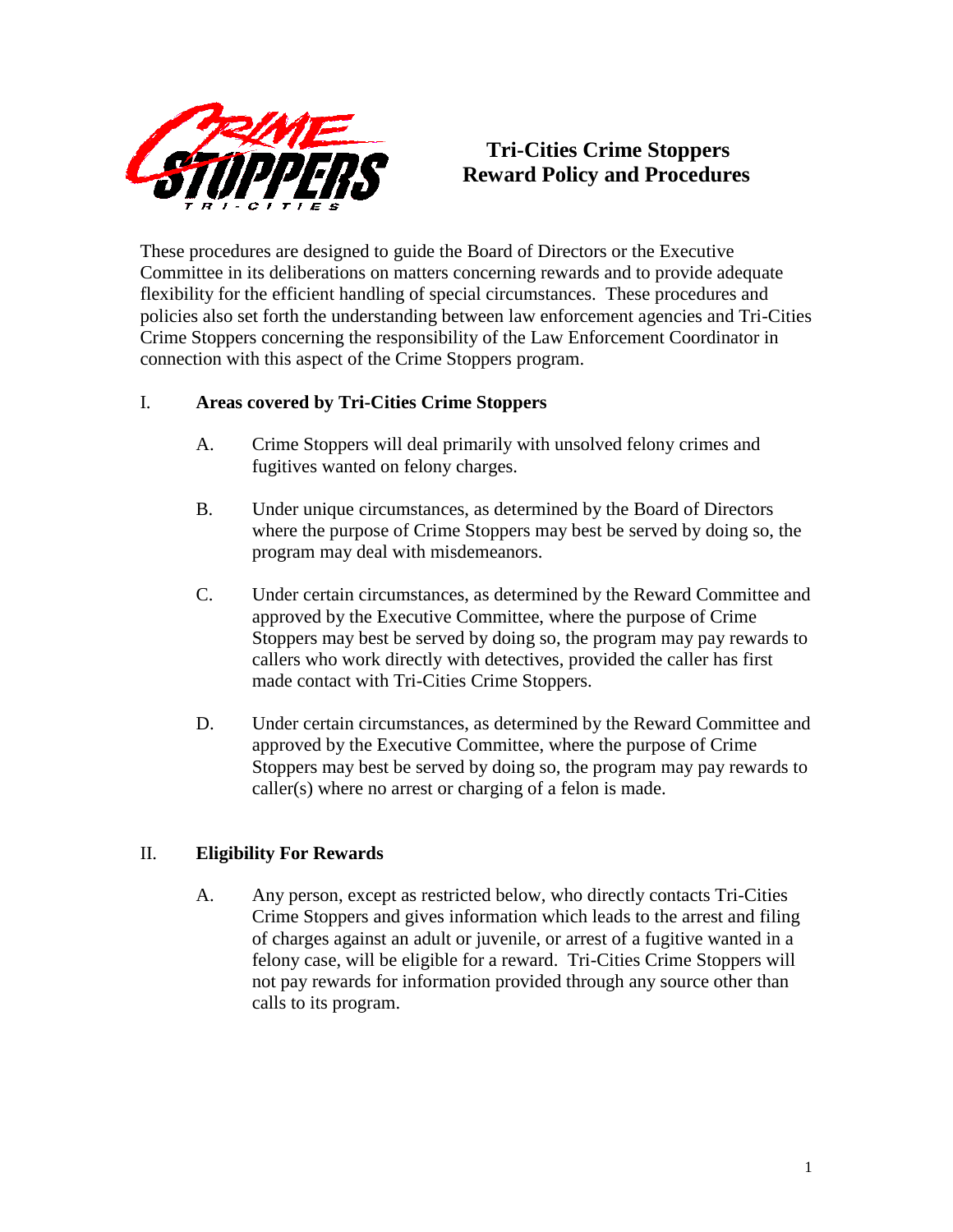- B. Under unique circumstances, where the purpose of Crime Stoppers may best be served in so doing, a reward may be approved by the Reward Committee or Executive Committee and paid to the caller prior to arrest, charging or apprehension based upon specific, detailed request from the Law Enforcement Coordinator.
- C. Payment of rewards shall be based on the "Reward Determination Guidelines" as approved by Tri-Cities Crime Stoppers. Payments that deviate from the Guidelines require approval of the Reward Committee prior to approval of payment.
- D. Payments based on the "Reward Determination Guidelines" may be approved upon apprehension of the fugitive or solving of a crime. Each reward shall be documented and presented to the Board of Directors at the next monthly meeting.
- E. Under unique circumstances, where the purpose of Crime Stoppers may best be served by doing so, a reward may be approved by the Reward Committee for a caller where no arrest or charging of a felon is or can be made.
	- 1. If the caller is instrumental in the recovery of property or narcotics valued at \$25,000.00 or more.
	- 2. If the caller is working with officers on more than one case and information given on the case for which the reward is requested results in the solution of a felony crime in which the Prosecutor feels there is not sufficient evidence to indictment. The payment will be made based upon the specific and detailed request of the Law Enforcement Coordinator.
- F. The following individuals **are not** eligible for rewards;
	- 1. A commissioned law enforcement officer or other employees of law enforcement agencies and members of their immediate family.
	- 2. Perpetrator or co-perpetrator of the crime if known.
	- 3. Victim of the crime and members of their immediate family.
	- *4.* The fugitive.
	- 5. Bail Bonds Agents or their Associates*.*
- G. If more than one person furnishes information about the same crime or fugitive, as set forth in 'A' above, the reward shall be divided as the Reward Committee, Executive Committee or Board of Directors may determine. This shall be based primarily upon the relative importance of the caller's information.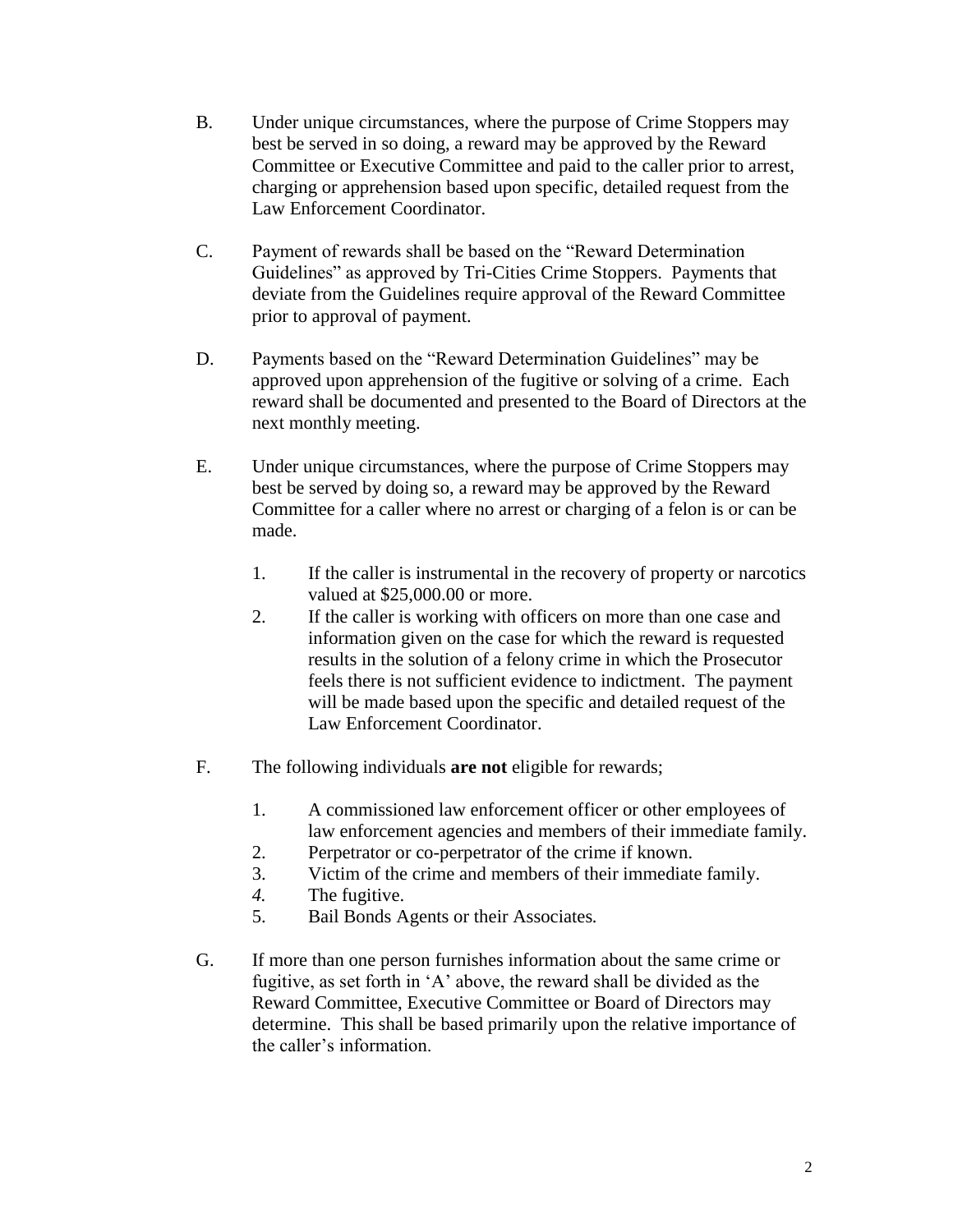H. In order for the paying of callers to conform more closely with policies of member law enforcement agencies confidential informant policies, Crime Stoppers policy will be as follows;

> When Crime Stoppers learns that a caller is working with a particular investigative division or line personnel on a repeat basis, two or more times, and is known to the officers, the caller will be told that he or she is no longer eligible to be a Crime Stoppers caller due to the callers continual surrender of identity and conflict with departmental policy.

**Note-** This will in no way effect the Crime Stopper caller who wishes to remain anonymous. He or she could report crime information indefinitely to Crime Stoppers.

### III. **Amount of Rewards**

- A. A maximum reward of \$1,000 will be paid for each "solved" felony crime or arrested fugitive. There is no specified minimum reward.
- B. The amount of the reward in each case is determined by the Reward Committee and approved by the Executive Committee or Board of Directors. The reward amount shall depend on the importance of the information, nature of the crime, the risk of the caller, property or narcotics recovered, all as detailed by the Law Enforcement Coordinator.
- C. The Reward Committee shall periodically review the "Reward Determination Guidelines" used to establish reward amounts to ensure that it accurately reflects the reward amounts to be paid by callers.
- D. Tri-Cities Crime Stoppers will not accept money from sources in order to increase a reward or pass through funds for other rewards.

### IV. **Method of Payment**

- A. The procedure for identifying a caller will be the use of the caller's code number as well as a second code word or number that is assigned at the time of payment is confirmed. After following procedures designed to insure that it is the correct person, the caller shall be paid in cash to preserve anonymity.
- B. Once a reward has been determined, that information shall be transmitted to the appropriate financial institution for payment. A Reward Authorization shall be sent to the institution for payment.